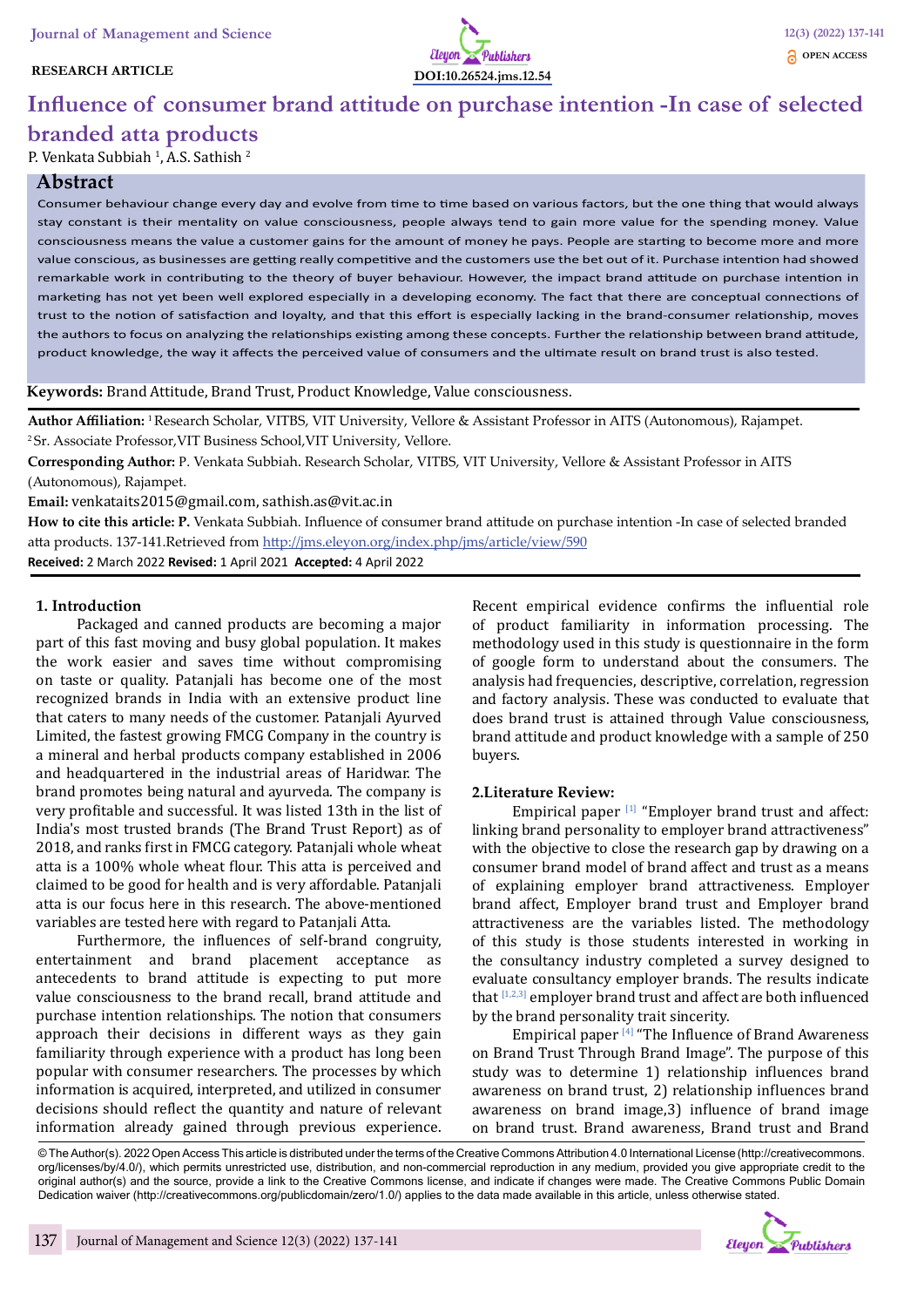image are the variables listed. The methodology of this study was conducted on Islamic product brands in City of Malang, East Java. Used accidental sampling, total sample of 100 respondent. SEM analysis technique using PLS. Results  $[5,6,7]$ can be concluded that brand image had positive influence on trust of the Islamic product brand at the City / Regency of Malang. This means that the enhancement of customer trust can be increased through the brand image of the product.

The roles of brand community and community engagement in building brand trust on social media, $[8]$  with the goal to measure the effects of social media-based brand communities. The variables are Customer, Product, Brand, Company, Other Customers, Brand Community. The method was, Data were collected through a credited US consumer online panel. Participants were offered a small monetary incentive in return for their participation. The survey was administered online. The results shows that the Community engagement amplifies the strength of the relationships consumers make with the elements of brand community and it has a moderating effect in translating the effects of such relationships on brand trust.

Study aims  $[8]$  to investigated the attributes that create brand trust in internet retailing extending the work by Ha, and expanding the purchase categories. The methodology is using a two-phase qualitative and quantitative methodology,  $[8,9]$  15 indepth interviews were conducted followed by written surveys from 199 respondents. Linear regressions were undertaken to test the hypotheses. Results shoes that Understanding and identifying the differing contributors to brand trust will have major effect on business – for both "bricks and mortar" businesses as well as for virtual vendors.

Consumer product knowledge and intention to purchase remanufactured products  $[6,7]$  with the objective of how knowledge of remanufactured products in terms of cost, quality, and green attributes affect consumers' perception of both risk and value associated with purchasing. The variables in this article are Cost knowledge, green knowledge, <sup>[9]</sup> Quality knowledge, Perceived value, Perceived risk, Purchase intention. The methodology used in this study was Instead of relying solely upon a survey for data collection, this Potential participant who had knowledge of or had purchased remanufactured products were excluded. Gender was used as a control variable in the study design, ensuring uniform assignment across groups. Study chose an experimental design in order to control participant knowledge regarding cost, green, and quality considerations. Results show that this study employed a two-step approach to the structural equation modeling for analyzing the data and testing the hypotheses.

Role of product knowledge in consumer evaluation of brand extensions. Specifically,  $[9]$  we give a set of hypotheses on the moderating effect of the variables of product knowledge and type of similarity-on-similarity judgment between original and new product categories as well as on attitude extension. The variables are Dependent Variables, Plan of Analysis. The methodology in this is that the subjects were told that the study was being conducted by the university for a sporting goods manufacturer. To increase the response involvement, subjects were told that their responses would be used as input for the product and promotional strategy of the company, there were three factors in this study product knowledge at two levels.  $[8,9,10]$ basis of similarity at two levels, and attitude toward brands in

the original category at two levels. The result is that the It will be advantageous for the firm to educate consumers on the technical/manufacturing commonalities and convince them that the extension is logical.

Empirical paper "Mapping Product Knowledge to Life Cycle Inventory Bounds, $[11]$  with the objective that this study develops and demonstrates a bounding methodology to quantify uncertainty in Life Cycle Inventory (LCI) results arising from lack of detailed information on constituent materials. The variables are Map Product Characteristics, Range of Characteristics from Bill of Attributes, <sup>[6,7]</sup> Bound on results. The methodology is that a process-sum methodology is utilized to complete a cradle-to-gate, this common approach is a bottom-up process model, based on facility level material flow data and resulting environmental impacts between processes.

The objective is to demonstrate that low correlations between affect and summated instrumentality times value terms may result from factors other than concept or method. The variables are Familiarity confidence,  $[8,9]$ WOM confidence. The methodology used is Three groups of undergraduate students were asked to participate in. study of attitudes toward Ford's new Mustang II shortly after its introduction. The total sample was comprised of a "captive" classroom convenience sample (n=164), a "man-on-the-street" convenience sample (n=105), and a quota sample controlled for sex (n=142). The results of this study [9,10] demonstrate that low predictorcriterion correlations obtained using multi-attribute instrumentality models may not result from poor conceptual work or methodological flaws. An alternative explanation, that of product or brand unfamiliarity, may be equally tenable.

Empirical Paper  $[5]$  "Subjective and objective measures of product knowledge contrasted". with the objective that contrasts subjective and objective measures of product knowledge. Objective measures seem preferable when focusing on ability differences among consumers, while subjective measures should be preferred when focusing on motivational aspects of product knowledge. The variables are Level of subjective knowledge, Confidence, Advice-giving, Selfevaluation of brand knowledge. The methodology used is a cross sectional survey study was found  $[4,5]$ appropriate to explore the relationship between the two sets of measures due to the requirement of keeping the intra-individual product knowledge constant. Personal computers were chosen as reference-product in the present study due to expected variation in product knowledge. The results are Based on the reported findings it can also be argued according to our discussion that objective measures are preferable when research is focusing on ability differences, while subjective measures should be preferred when preoccupied with motivational aspects of product knowledge.

Product knowledge as an explanation for agerelated differences in children's cognitive responses to advertising, the objective is this paper investigates the acquisition of product knowledge as an explanation of age-related differences in children's cognitive processing of advertising Results of an empirical

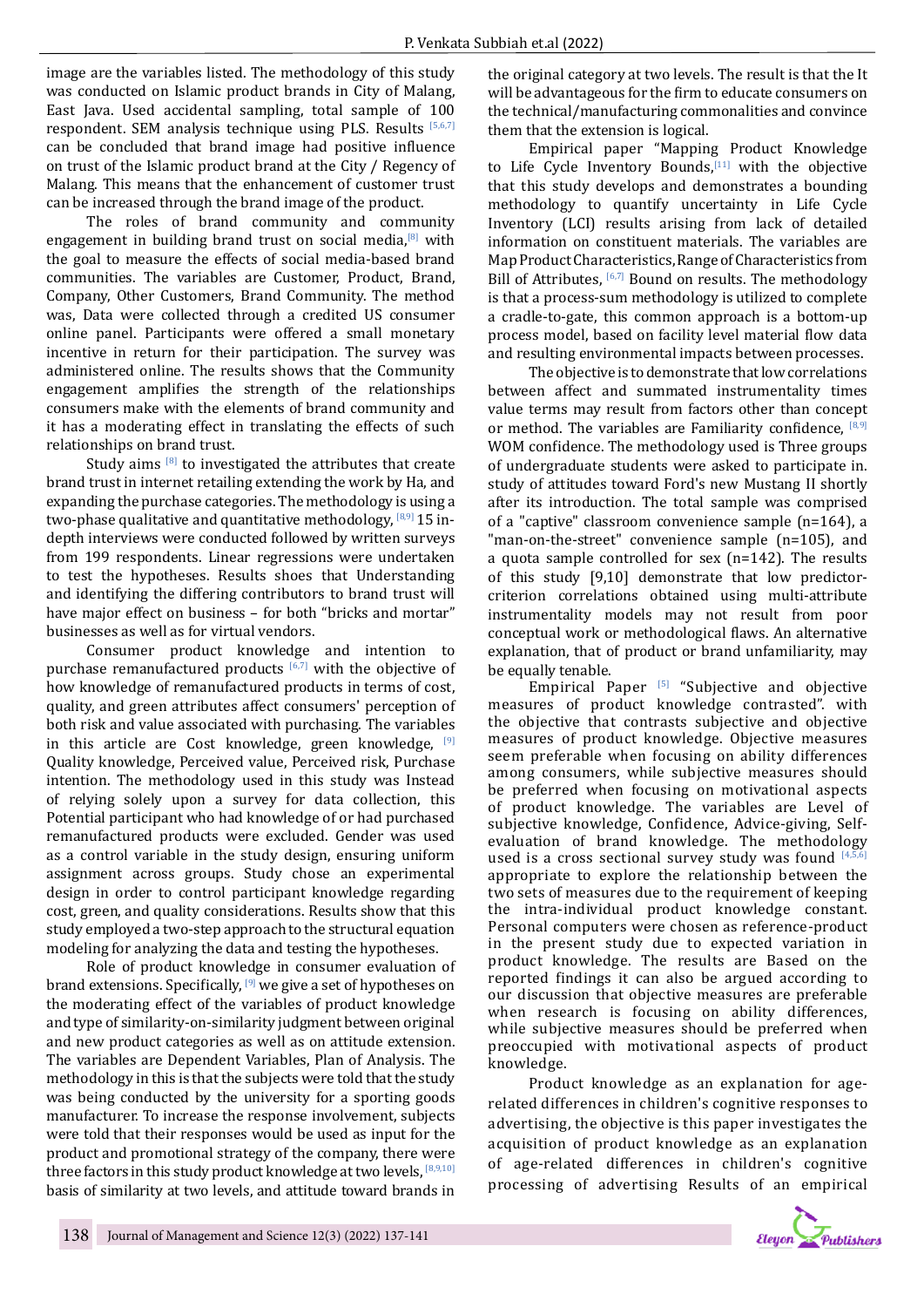study indicate that product knowledge provides an incomplete explanation of age differences in cognitive response to advertising Knowledge. The variables are Cognitive responses, Involvement with the product class. The methodology used in this is Children from two age groups with two different levels of product knowledge took part in the study. The results in this study did find that  $[12,13,14]$  increasing product knowledge among 8–9-year-old children did significantly increase some types of cognitive responses to the first ad, despite their presumed lack of cognitive development and strategic knowledge

Consumer preferences of store brands: Role of prior experiences and value consciousness [15] with the objective of considering 'Store Brand Perceptions' as a higher order construct, which is influenced by a number of other constructs most of which are studied independently in the literature. The variables listed are brands; stores; experiences; preferences; decisions; influences; value-based decisions with a methodology of collecting data for the study of a larger study through self-administered questionnaires from residents in Pittsburgh and York, Pennsylvania. The study's results show  $[15,16,17]$  that sensory brand experience has a positive indirect impact on brand equity, through customer satisfaction and customer affective commitment.

#### **3.Research Methodology:**

Research Design The research design used here is the descriptive research design where the concept is almost aware but not clear and what is needed is a descriptive study of the known variables and how it contributes to the end results. Sampling Design The sampling design involves purposive sampling under Non- Probability Sampling Method. The population was divided into different groups in which the group we chose was people who used Patanjali Atta. Sampling Size

#### **Model Summary Table 1**

The respondents are of all groups and 251 responses have been collected from various sector of population. This indicates that the responses are not restricted to particular group of population.

#### **4. Research Objective:**

• To identify the factors that influence the behavioral intention of consumers towards the brand

• To Find out the level of relationship that exists among all the variables

• To know the significance of various factors on behavioral Intention

#### **Hypotheses:**

**H1:** There is a significant influence of Brand Awareness on behavioral Intention.

**H2:** There is a significant influence of Brand Trust on behavioral Intention

**H3:** There is a significant influence of value consciousness and price consciousness, on behavioral Intention

**H4:** There is a significant association between gender and do you prefer purchasing packed Atta products

#### **5. Data Analysis:**

Gender-Maximum number of the respondents are male which is more than 50%. i.e.- (53%). Age- 68% of the responses belong to age group between 21-30 which Is the highest and the lowest responses belong to the age group above 50. (>50). Marital status shows that 84.1% of the responses are unmarried which is the highest. Highest level of education shows that they belong to college which is the highest. Most of the respondents have the family income of more than RS.60000 with the percentage 48.2%. The number of respondents in the type of family belongs mostly to Nuclear Family. The number of respondents (159 respondents) prefer packed Atta products as it is the highest. The Data Analysis was done with using the SPSS Software.

| Model |       | <b>R Square</b> | <b>Adjusted R Square</b> | <b>Std. Error of the Estimate</b> |
|-------|-------|-----------------|--------------------------|-----------------------------------|
|       | .855a | .732            | 717                      | .55331                            |

a.Predictors: (Constant), Label Information, Self-Congruity, Price Consciousness, Brand Awareness, Involvement, Value Consciousness, store Image, Product Knowledge, Corporate Reputation, WOM, BraandConscious, Attitude, brand Trust

#### **ANOVAa:**

| Model |            | <b>Sum of Squares</b> | df  | <b>Mean Square</b> |        | Sig.  |
|-------|------------|-----------------------|-----|--------------------|--------|-------|
|       | Regression | 197.722               | 13  | 15.209             | 49.680 | .000b |
|       | Residual   | 72.557                | 237 | .306               |        |       |
|       | Total      | 270.280               | 250 |                    |        |       |

#### b.Dependent Variable: BehaviouralIntention

c.Predictors: (Constant), Label Information, Self-Congruity, Price Consciousness, Brand Awareness, Involvement, Value Consciousness, store Image, Product Knowledge, Corporate Reputation, WOM, BraandConscious, Attitude, brand Trust

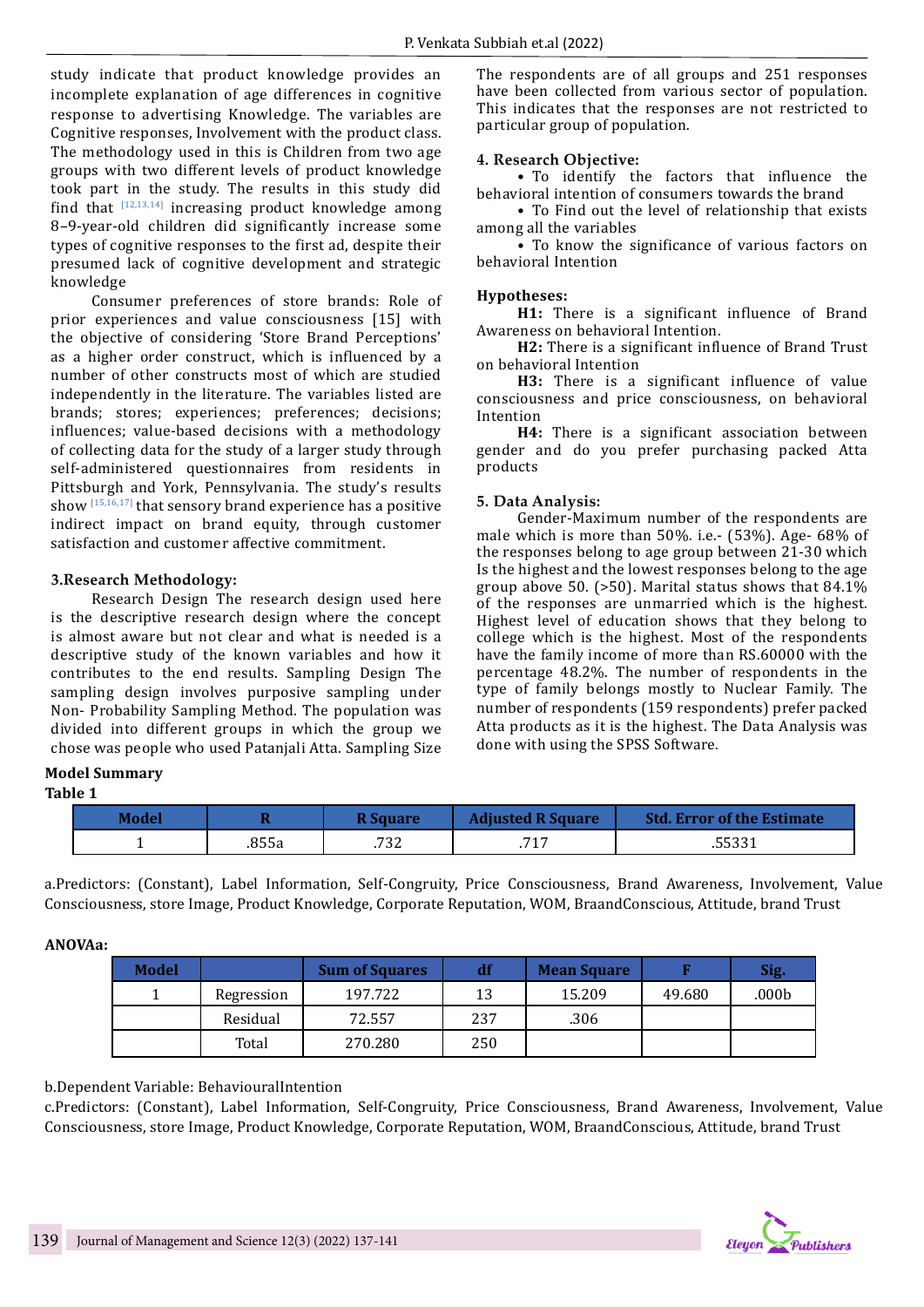| <b>Unstandardized Coefficients</b> |                           |        |                   | <b>Standardized Coefficients</b> |             |      |  |
|------------------------------------|---------------------------|--------|-------------------|----------------------------------|-------------|------|--|
| <b>Model</b>                       |                           | B      | <b>Std. Error</b> | <b>Beta</b>                      | $\mathbf t$ | Sig. |  |
| 1                                  | (Constant)                | .279   | .194              |                                  | 1.437       | .002 |  |
|                                    | <b>Brand</b><br>Awareness | .057   | .057              | .051                             | 1.007       | .000 |  |
|                                    | Price<br>Consciousness    | .063   | .058              | .054                             | 3.100       | .001 |  |
|                                    | Corporate<br>Reputation   | .067   | .070              | .060                             | .957        | .000 |  |
|                                    | store Image               | $-122$ | .081              | $-0.092$                         | $-1.497$    | .136 |  |
|                                    | <b>Brand Conscious</b>    | .122   | .086              | .094                             | 1.416       | .158 |  |
|                                    | <b>WOM</b>                | .127   | .077              | .118                             | 1.654       | .009 |  |
|                                    | brand Trust               | .085   | .084              | .080                             | 1.012       | .312 |  |
|                                    | Value<br>Consciousness    | $-240$ | .063              | $-198$                           | $-3.835$    | .000 |  |
|                                    | Attitude                  | .163   | .082              | .148                             | 1.989       | .048 |  |
|                                    | Product<br>Knowledge      | .104   | .066              | .098                             | 1.577       | .001 |  |
|                                    | Involvement               | .062   | .065              | .049                             | .954        | .000 |  |
|                                    | Self-Congruity            | .446   | .061              | .448                             | 7.347       | .000 |  |
|                                    | Label<br>Information      | .137   | .066              | .108                             | 2.093       | .037 |  |

## a. Dependent Variable: behavioral Intention

## **Table 3 shows - In order to see the influence of independent variables on the dependent variable**

(Behavioral Intention), Regression analysis is made. The ideal significance value is – less than 0.050. From the co-efficient, From the table it is analyzed that Value Consciousness and Self-Congruity have significant influence on behavioral intention since the values of value consciousness and self-congruity were below 0.050. As in the case of Label Information, Price Consciousness, Brand Awareness, Involvement, , Store Image, Product Knowledge, Corporate Reputation, WOM, Brand Conscious, Attitude and Brand trust have insignificant influence on the dependent variable (Behavioral intention) as their values are greater than 0.050 Selfcongruity has the highest beta value of 0.446 and highest significance value of 0.000, so it has the greatest impact on behavioral intention. Corporate Reputation and Involvement have low influence on behavioral Intention.

#### **Chi-Square Tests Table: 4**

**Coefficients**

| <b>Value</b>                    |       | df | <b>Asymptotic Significance</b><br>$(2-sided)$ | <b>Exact Sig. (2- sided)</b> | <b>Exact Sig. (1- sided)</b> |
|---------------------------------|-------|----|-----------------------------------------------|------------------------------|------------------------------|
| Pearson Chi-Square              | .005a |    | .941                                          |                              |                              |
| Continuity<br>Correction        | .000  |    | 1.000                                         |                              |                              |
| Likelihood Ratio                | .005  | 1  | .941                                          |                              |                              |
| Fisher's Exact Test             |       |    |                                               | 1.000                        | .523                         |
| Linear-by-Linear<br>Association | .005  | 1  | .941                                          |                              |                              |
| N of Valid Cases                | 251   |    |                                               |                              |                              |

a.0 cells (0.0%) have expected count less than 5. The minimum expected count is 44.72. b.Computed only for a 2x2 table